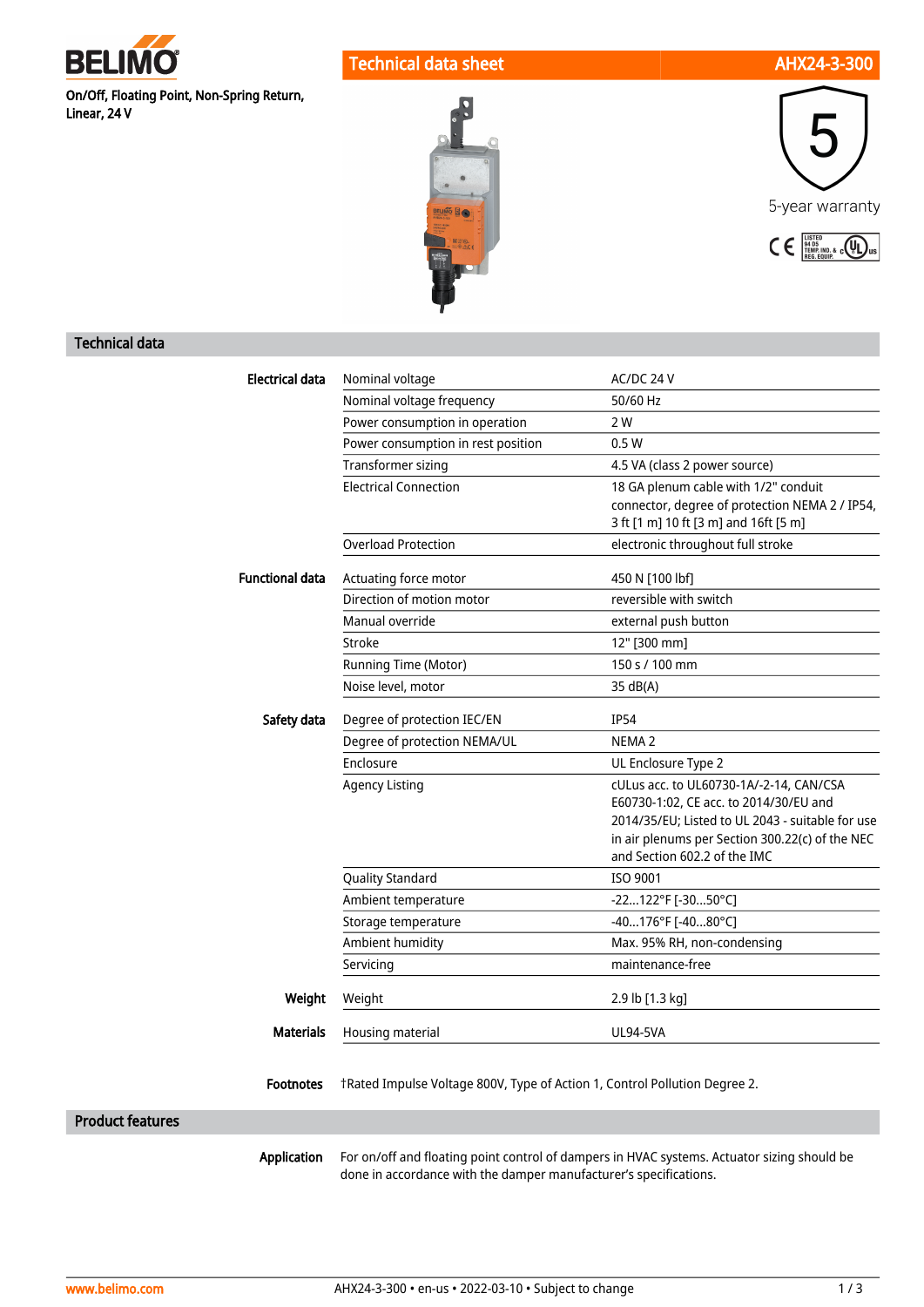

Technical data sheet AHX24-3-300

| Operation                    | The actuator is not provided with and does not require any limit switches, but is electronically<br>protected against overload. The anti-rotation strap supplied with the actuator will prevent<br>lateral movement. The actuator provides 12" [300 mm] of linear stroke. The stroke of the gear<br>rack can be adjusted on both sides in increments of 0.8 in [20 mm] by means of the mechanical<br>end stops. When reaching the damper or actuator end position, the actuator automatically<br>stops. The gears can be manually disengaged with a button on the actuator cover. The actuators<br>use a sensorless brushless DC motor, which is controlled by an Application Specific Integrated<br>Circuit (ASIC). The ASIC monitors and controls the actuator's rotation and provides a digital<br>rotation sensing (DRS) function to prevent damage to the actuator in a stall condition. Power<br>consumption is reduced in holding mode. |
|------------------------------|------------------------------------------------------------------------------------------------------------------------------------------------------------------------------------------------------------------------------------------------------------------------------------------------------------------------------------------------------------------------------------------------------------------------------------------------------------------------------------------------------------------------------------------------------------------------------------------------------------------------------------------------------------------------------------------------------------------------------------------------------------------------------------------------------------------------------------------------------------------------------------------------------------------------------------------------|
| <b>Typical specification</b> | Floating point, on/off control damper actuators shall be electronic type, with integrated linear<br>stroking arm. Actuators shall have brushless DC motor technology and be protected from<br>overload at all positions of linear stroke. Actuators shall have reversing switch and manual<br>override on the cover. Run time shall be constant and independent of torque. Actuators shall be<br>cUL listed, have a 5-year warranty, and be manufactured under ISO 9001 International Quality                                                                                                                                                                                                                                                                                                                                                                                                                                                  |

Control Standards. Actuators shall be as manufactured by Belimo.

## Accessories

| <b>Electrical accessories</b> | <b>Description</b>                                                         | Type        |
|-------------------------------|----------------------------------------------------------------------------|-------------|
|                               | Signal simulator, Power supply AC 120 V                                    | PS-100      |
|                               | Battery backup system, for non-spring return models                        | NSV24 US    |
|                               | Battery, 12 V, 1.2 Ah (two required)                                       | NSV-BAT     |
|                               | Transformer, AC 120 V to AC 24 V, 40 VA                                    | ZG-X40      |
|                               | Cable conduit connector 1/2"                                               | TF-CC US    |
| <b>Mechanical accessories</b> | <b>Description</b>                                                         | <b>Type</b> |
|                               | Ball joint suitable for damper crank arm KH8 / KH10, Multipack 10 pcs.     | KG10A       |
|                               | Ball joint suitable for damper crank arm KH8, Multipack 10 pcs.            | KG6         |
|                               | Ball joint suitable for damper crank arm KH8, Multipack 10 pcs.            | KG8         |
|                               | Push rod for KG6 & KG8 ball joints (36" L, 5/16" diameter).                | SH8         |
|                               | Rotary support, for linear actuator, for compensation of transverse forces | $Z-DS1$     |
|                               | 3/8"-16 shaft clevis for AHK/AH.                                           | Z-KSC       |
|                               | Bracket for AHK/AH/LH linear actuators.                                    | ZG-119      |

### Electrical installation

- $(A)$  Actuators with appliance cables are numbered.
- $\bigwedge$  Provide overload protection and disconnect as required.
- Actuators may also be powered by DC 24 V.
- Actuators Hot wire must be connected to the control board common. Only connect common to neg. (-) leg of control circuits. Terminal models (-T) have no-feedback.
- $A\Lambda$  Actuators may be connected in parallel if not mechanically linked. Power consumption and input impedance must be observed.

# 24 VAC Transformer



Floating Point - Triac Source